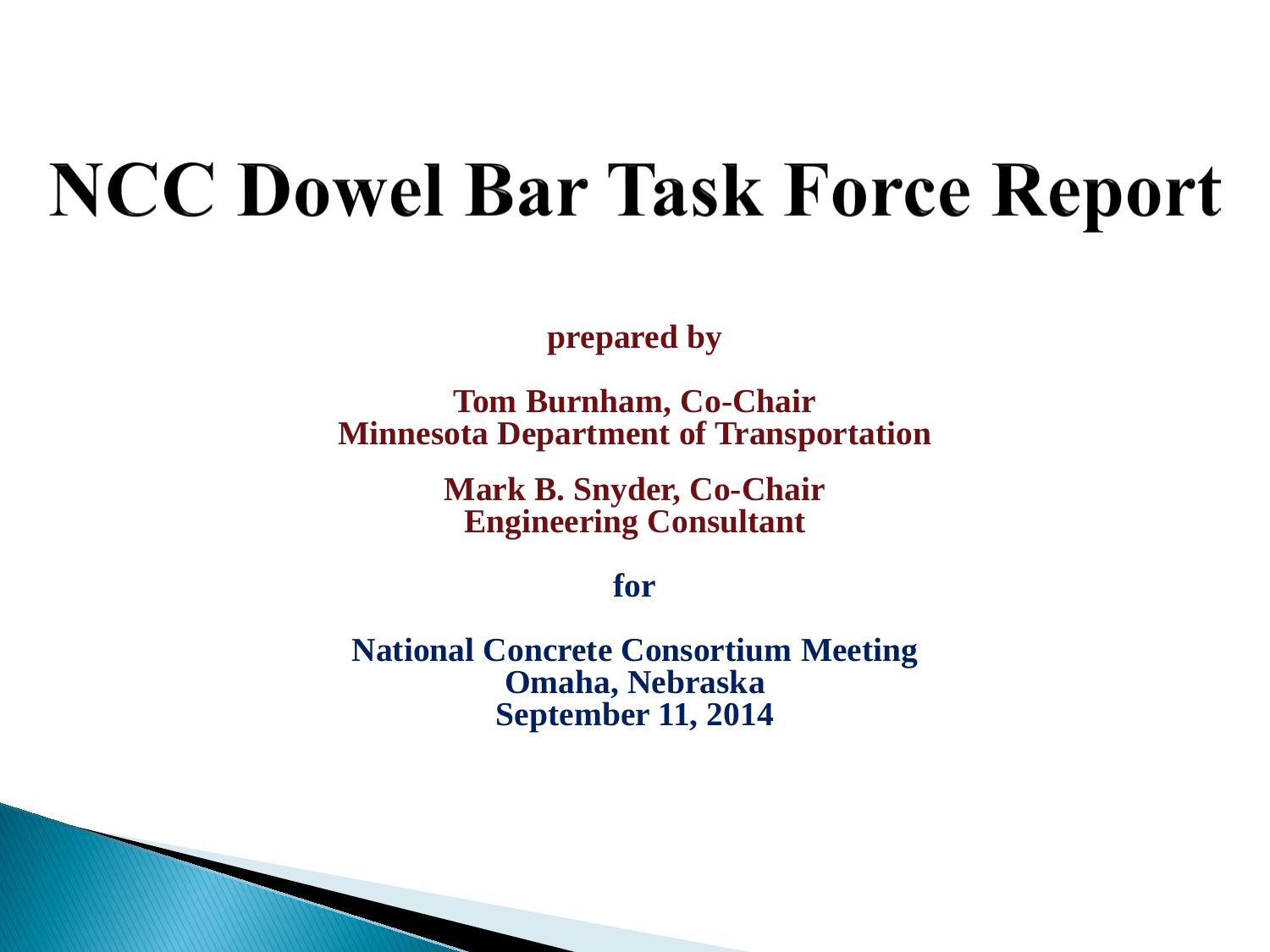### **Dowel Bar Task Force 1.0**

(formed Spring 2010 NCC Meeting)

Maria Masten, Minnesota DOT Tom Cackler, CP Tech Center Mark Brinkman, Construction Materials Inc. Glenn Eder, WG Block Jenne Imholte-Decker, Simplex Construction Supplies Mark Snyder, ACPA-Pennsylvania John Staton, Michigan DOT Matt Zeller, Concrete Paving Association of Minnesota Tom Nicholson, Dayton Superior Brett Trautman, Missouri DOT

Goal: Standardization of dowel baskets

Implications for dowel length, basket height, etc. Guide Report: Summarized state practices and assembled load transfer system design and construction information into a single, practical document

but it didn't directly address different dowel materials and shapes!









SEPTEMBER 201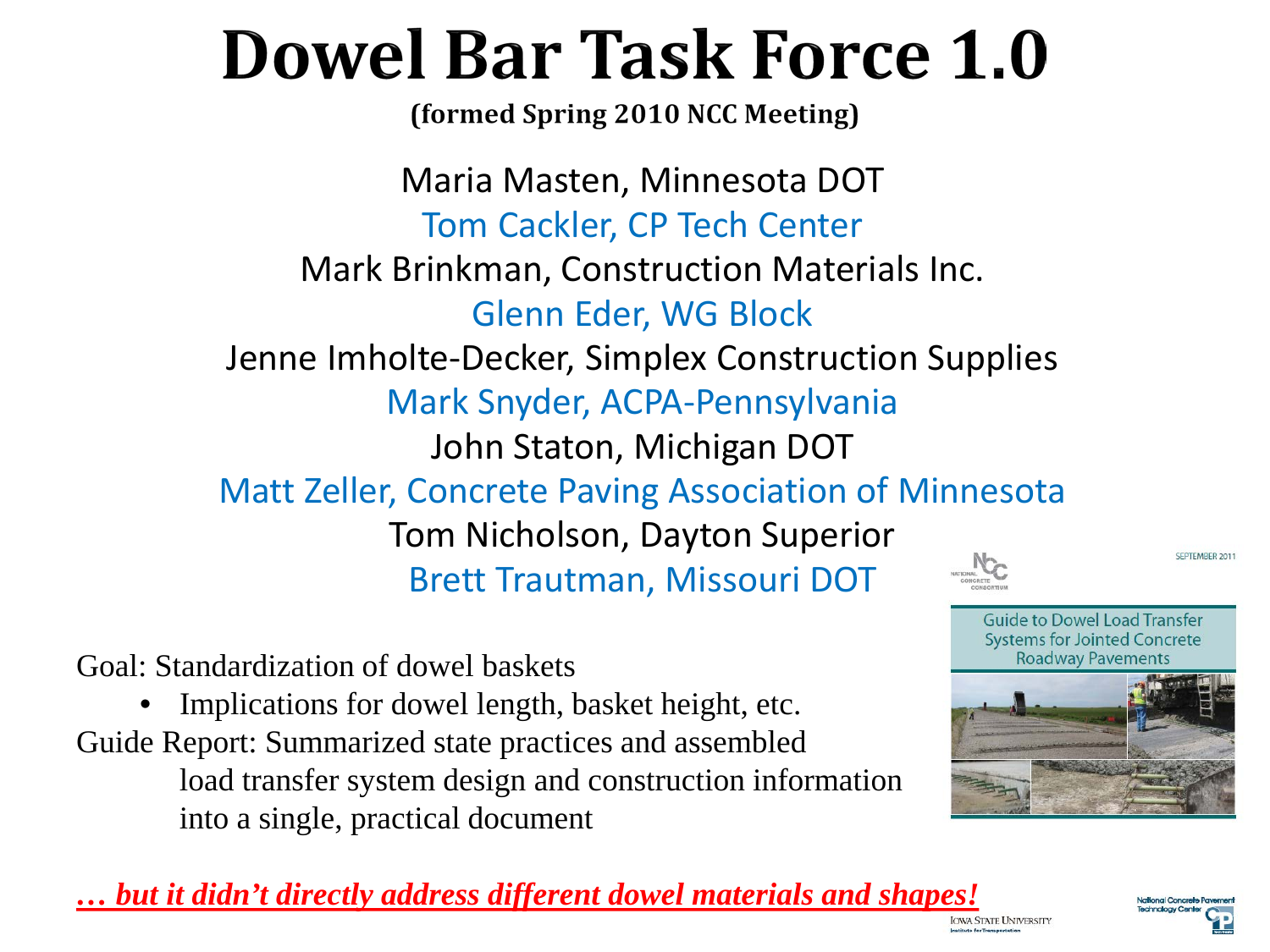















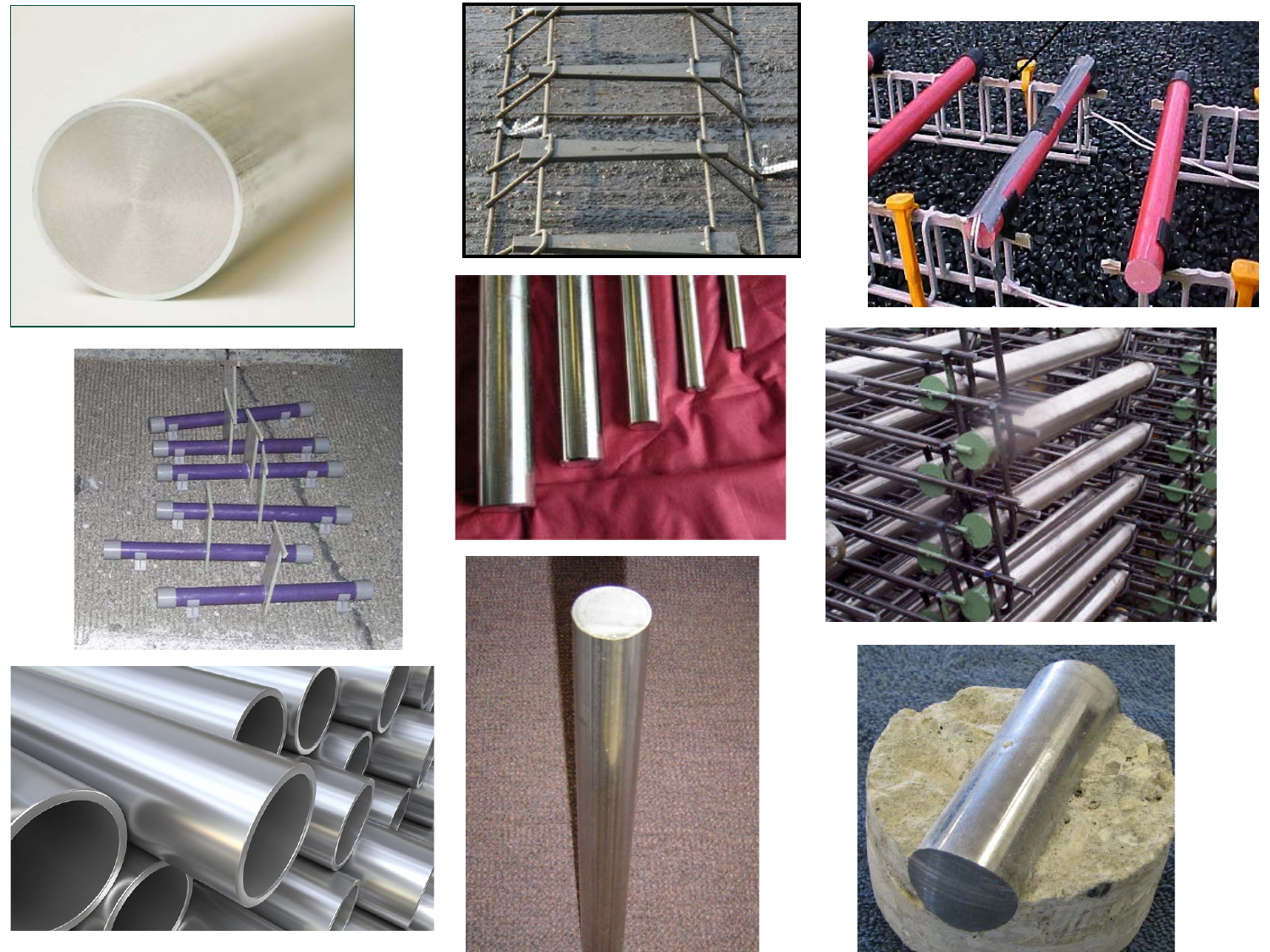## **Current AASHTO Dowel Specs**

- ▶ M 254 Standard Specification for Corrosion-Resistant Coated Dowel Bars
- ▶ T 253 Standard Method of Test for Coated Dowel Bars
	- Oriented toward "organically coated" dowels (epoxy- or plastic-coated)
	- Pull-out Test, Double-shear test
	- No test of corrosion resistance
	- Not directly applicable to alternate materials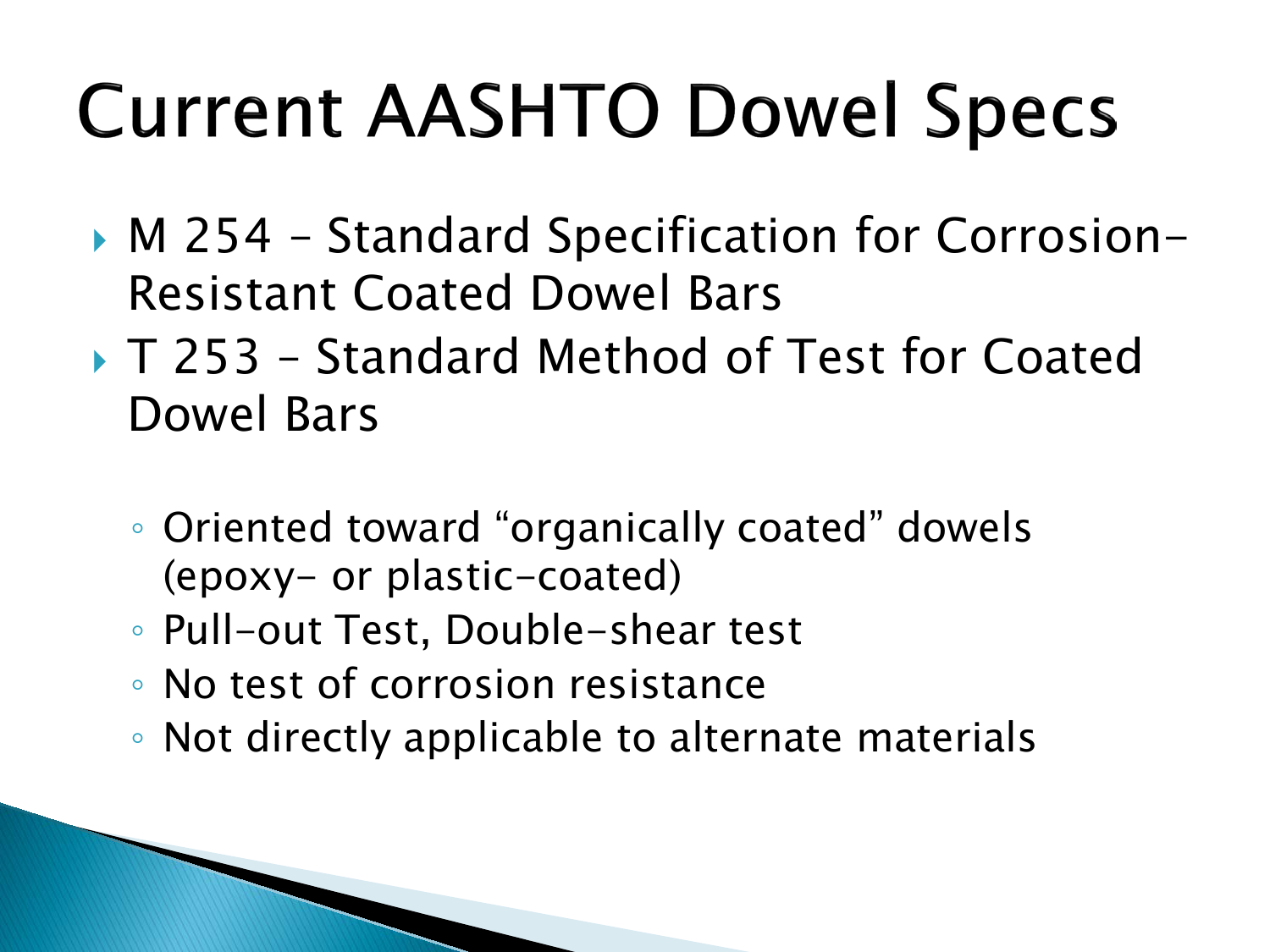## Questions:

- ▶ Should existing spec be re-written to be allinclusive or just updated for epoxy/plastic coatings (which suggests the need for a new spec for alternate materials)?
- Should spec be performance-based or method-specific?
- How to effectively (and fairly) determine relative corrosion-resistance of various coatings and dowel materials (systems)?
- ▶ How to evaluate structural equivalence of dowels?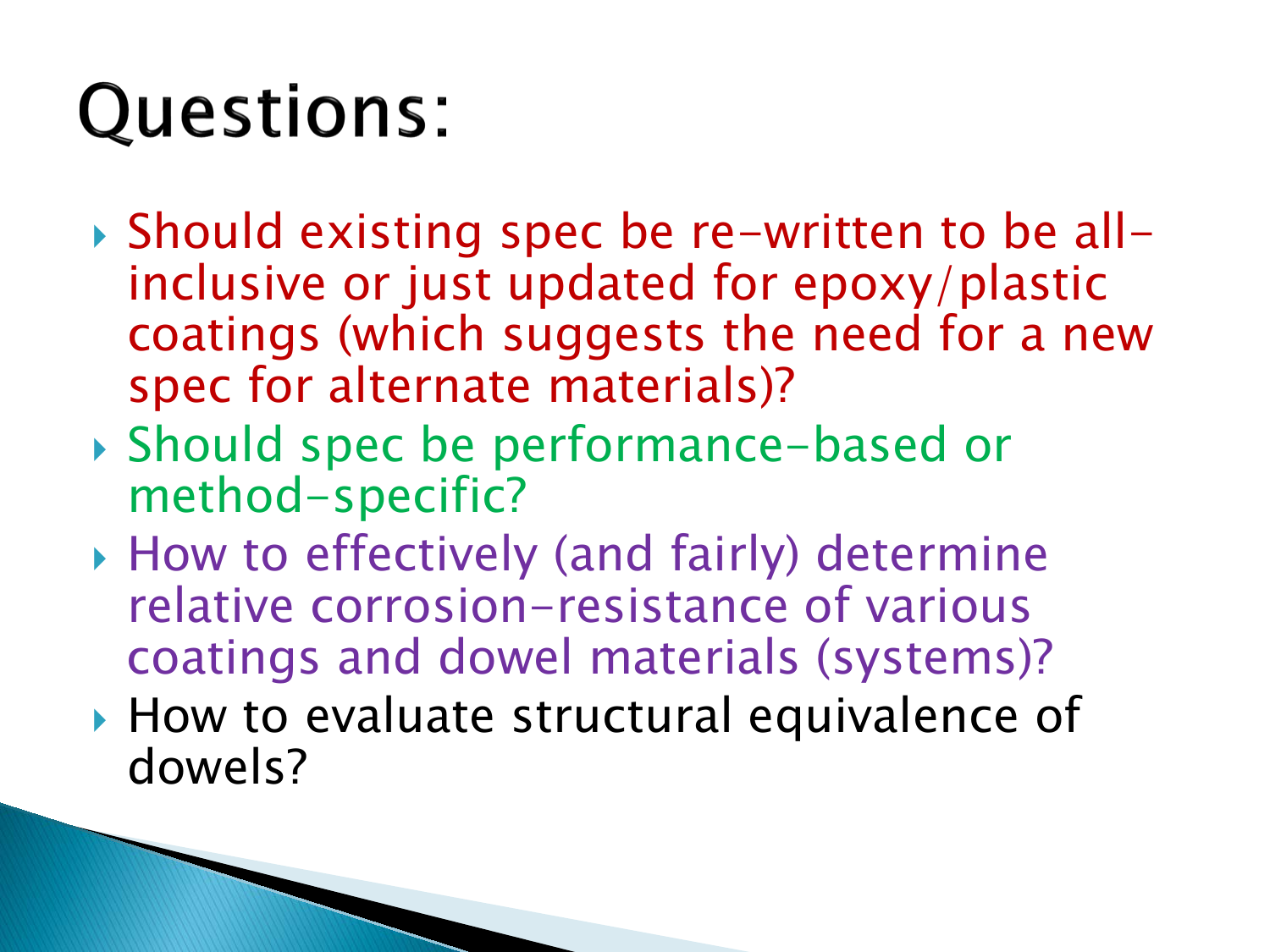# Spring 2014 Proposal

(from Tritsch and McMullen Presentations)

- ▶ Single all-inclusive spec
- Categorize dowels into Types A, B and C based on:
	- LTE and differential deflection from dynamic load test
	- Corrosion-resistance test (salt-spray)
	- Coating toughness tests (gouge, abrasion, disbondment, etc.)
	- Pull-out test (all meet minimum requirements)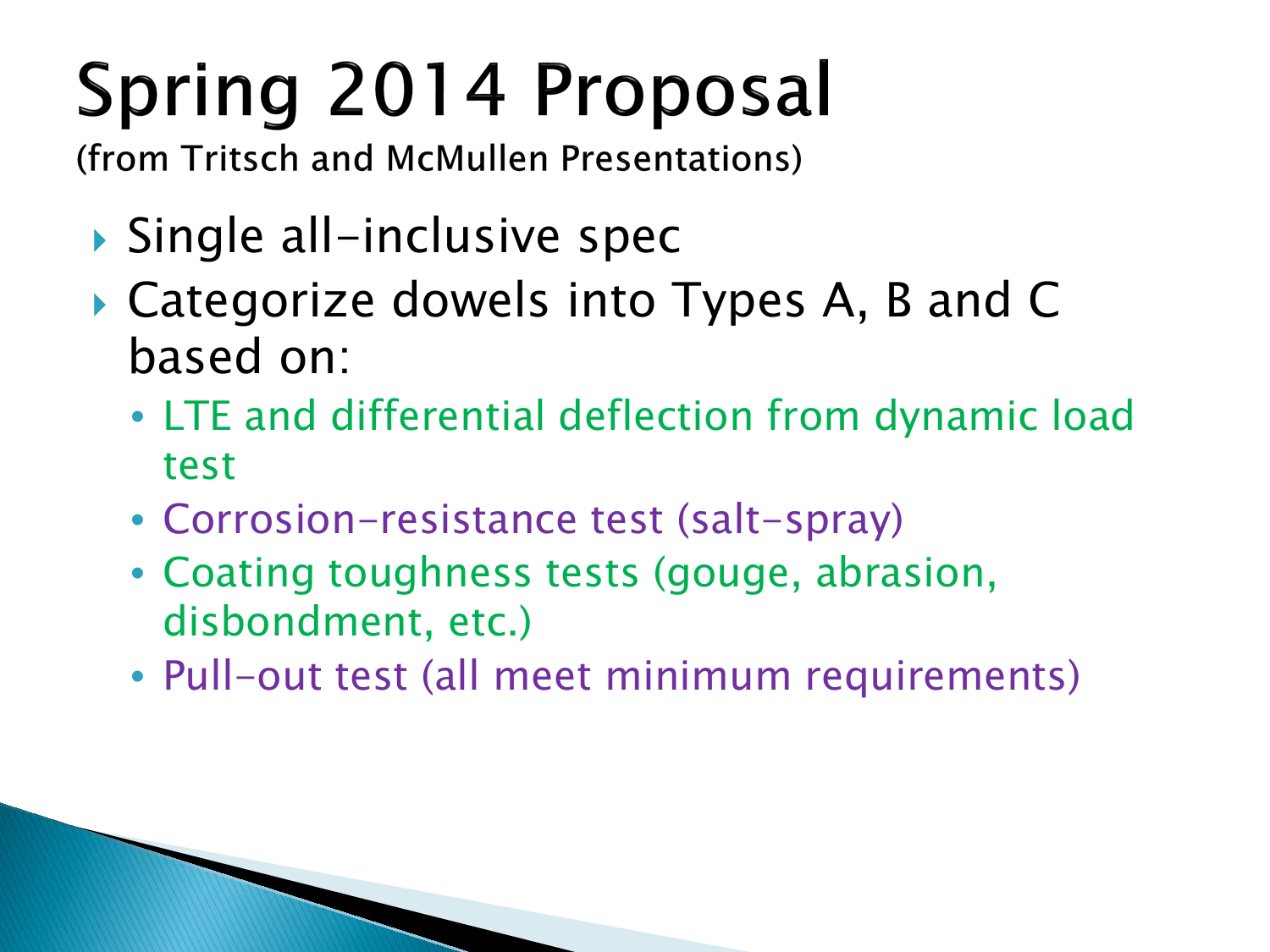#### LTE Testing via Accelerated Loading Frame

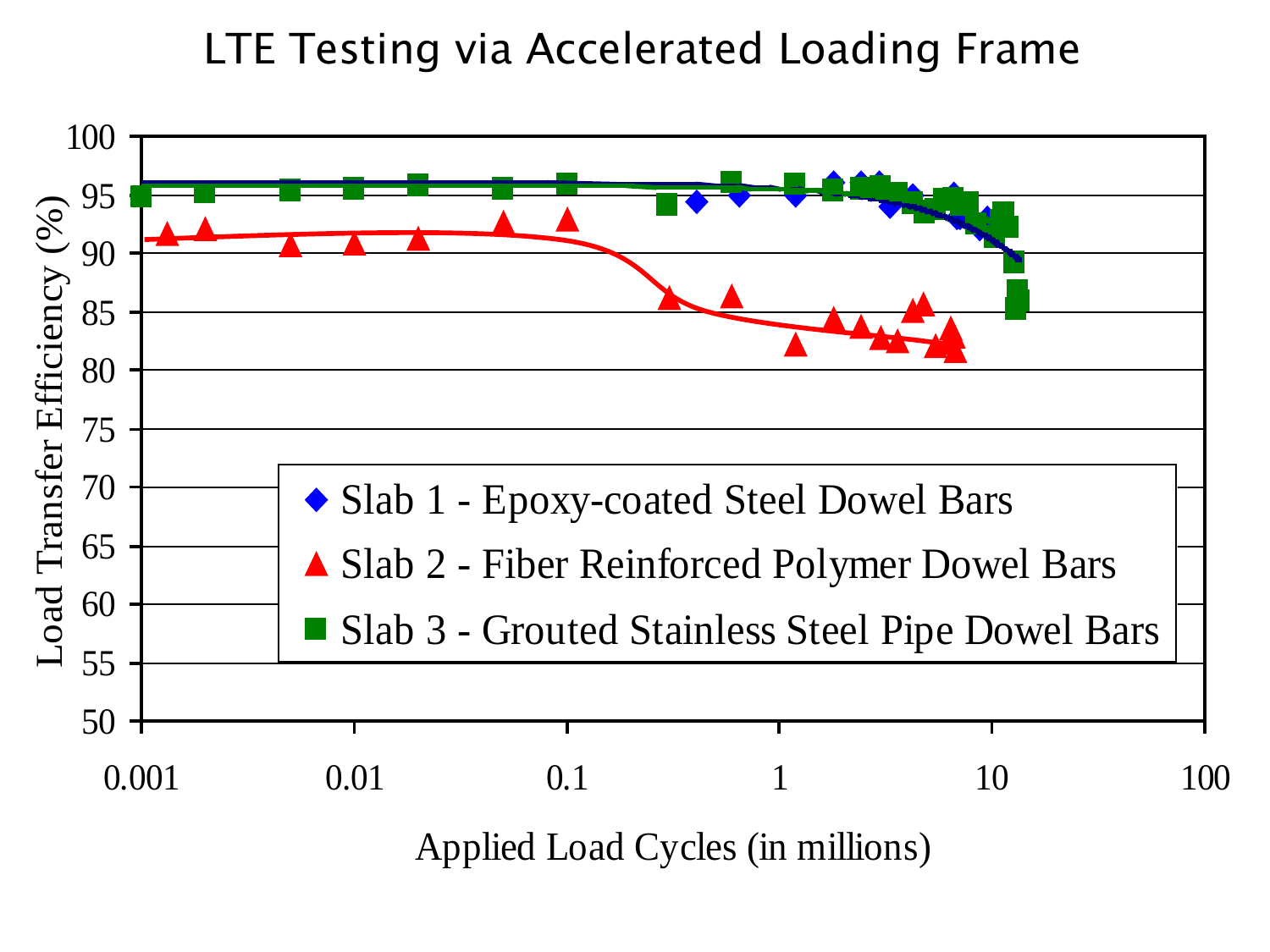### Accelerated Load Testing - Minne-Alf-2

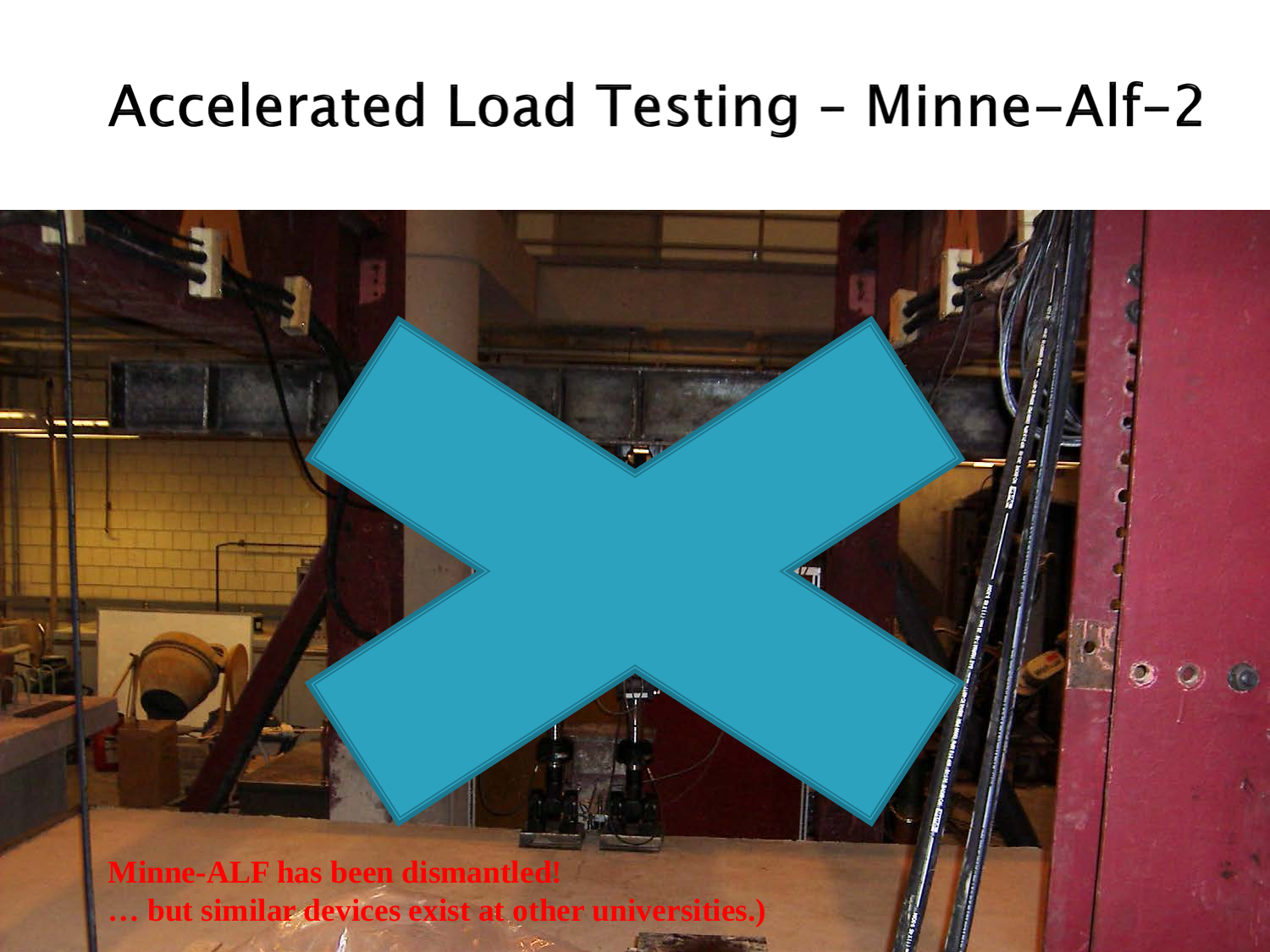### LTE as a measure of equivalence?

- ▸ LTE is a measure of *system* behavior, not dowel equivalence.
- **LTE** is worthless without overall deflection reference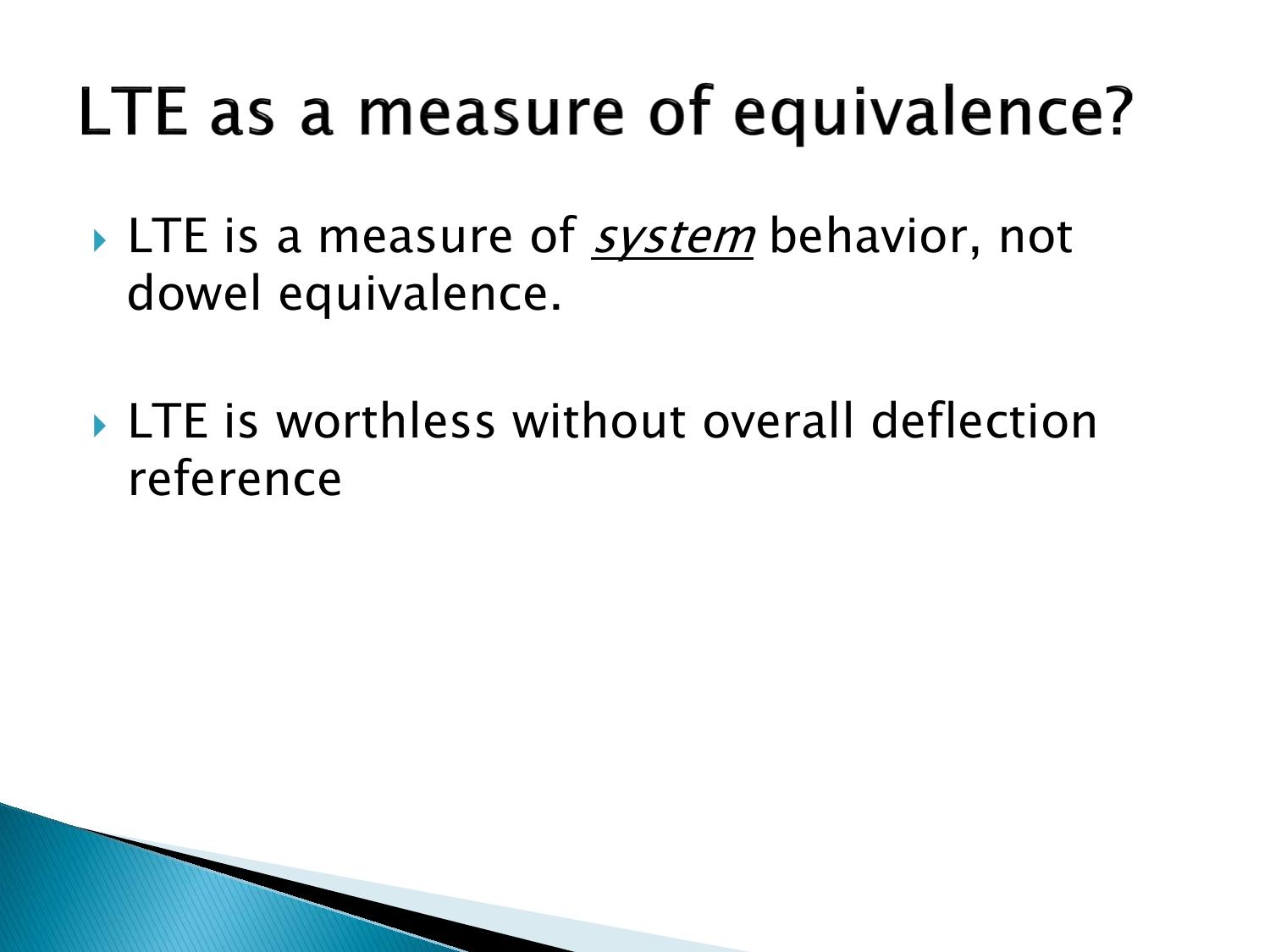#### **Joint Load Transfer Considerations** *LTE vs. Relative Deflection*

|                             |                  | LTE, %, for Relative Deflection Equal to |                      |                        |                      |                      |  |
|-----------------------------|------------------|------------------------------------------|----------------------|------------------------|----------------------|----------------------|--|
| <b>Support</b><br>Condition | $d_{\rm b}$ mils | $d_{rel} = 0.5$<br>mil                   | $d_{rel} = 1$<br>mil | $d_{rel} = 1.5$<br>mil | $d_{rel} = 2$<br>mil | $d_{rel} = 5$<br>mil |  |
| <b>Stiff</b>                | 4                | 88                                       | 75                   | 63                     | 50                   | ΝA                   |  |
| <b>Stiff</b>                | 5                | 90                                       | 80                   | 70                     | 60                   | 0                    |  |
| <b>Stiff</b>                | 6                | 92                                       | 83                   | 75                     | 67                   | 17                   |  |
| <b>Stiff</b>                | 8                | 94                                       | 88                   | 81                     | 75                   | 38                   |  |
| <b>Medium Stiff</b>         | 10               | 95                                       | 90                   | 85                     | 80                   | 50                   |  |
| <b>Medium Stiff</b>         | 12               | 96                                       | 92                   | 88                     | 83                   | 58                   |  |
| <b>Medium Stiff</b>         | 14               | 96                                       | 93                   | 89                     | 86                   | 64                   |  |
| Softer                      | 16               | 97                                       | 94                   | 91                     | 88                   | 69                   |  |
| Softer                      | 18               | 97                                       | 94                   | 92                     | -89                  | 72                   |  |
| Softer                      | 20               | 98                                       | 95                   | 93                     | 90                   | 75                   |  |

**Source: Shiraz Tayabji, Fugro Consultants, Inc.**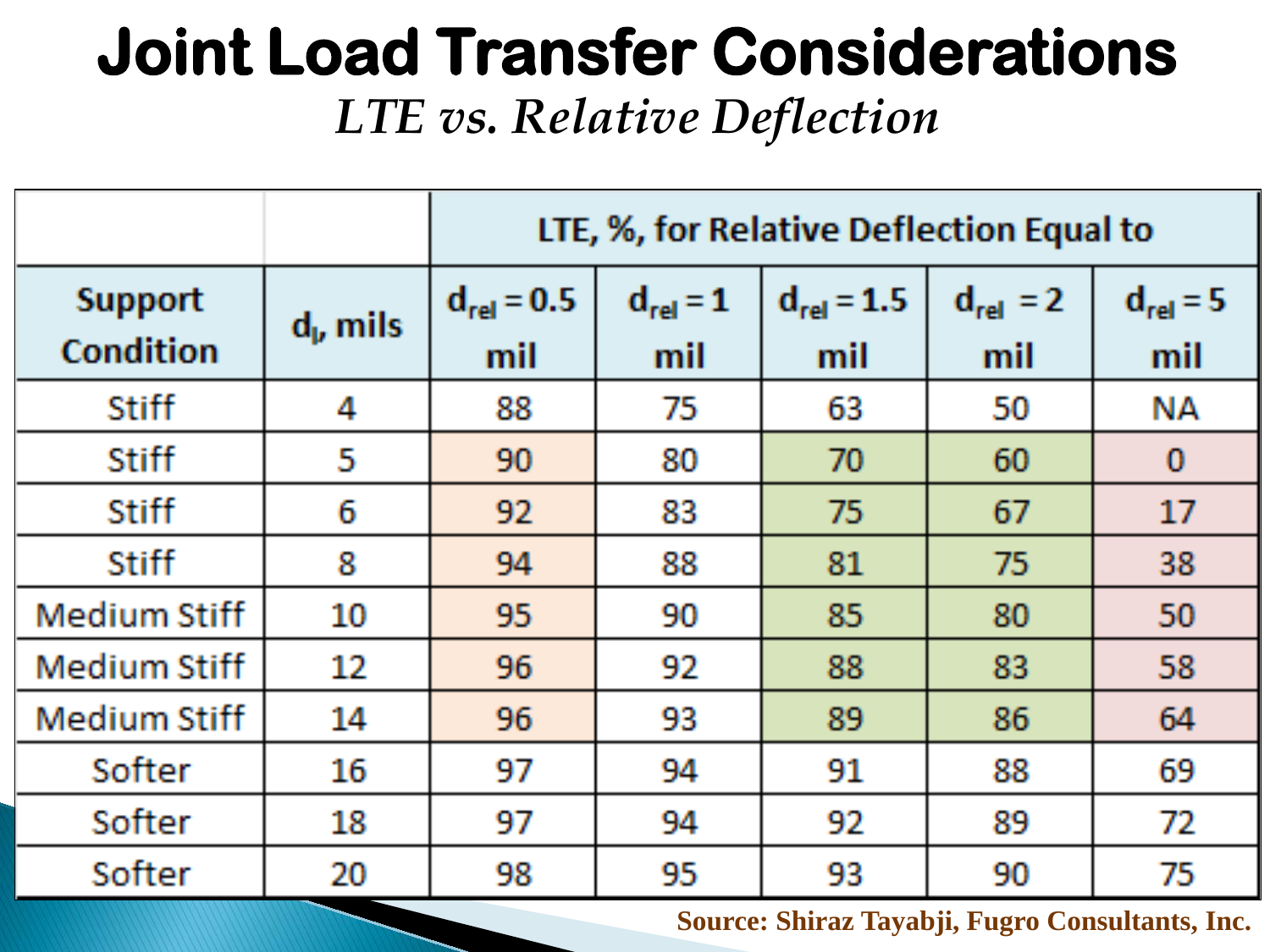## **Basis for System Equivalency**

- ▶ Deflection-based Criteria
	- LTE
	- Joint Stability
	- Others?
- ▶ Bearing Stress
	- Determined analytically
	- High significance in many faulting models
	- Includes influence of slab stiffness, foundation stiffness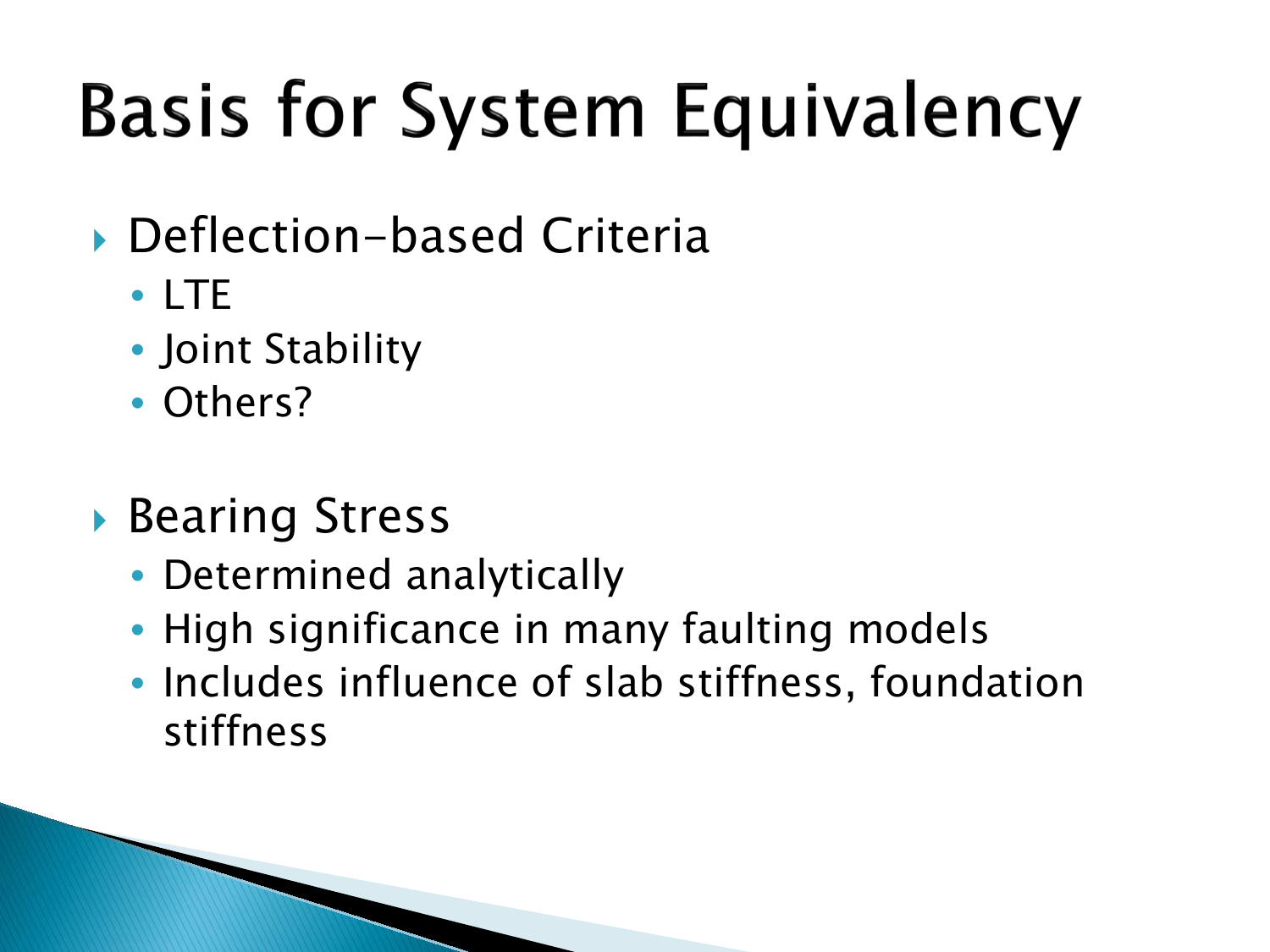## **Joint Stability**

▶ ACI 360 definition: "... a joints ability to limit differential deflection of adjacent slab panel edges when a service load crosses the joint … (t)he smaller the measured differential deflection number the better the joint stability."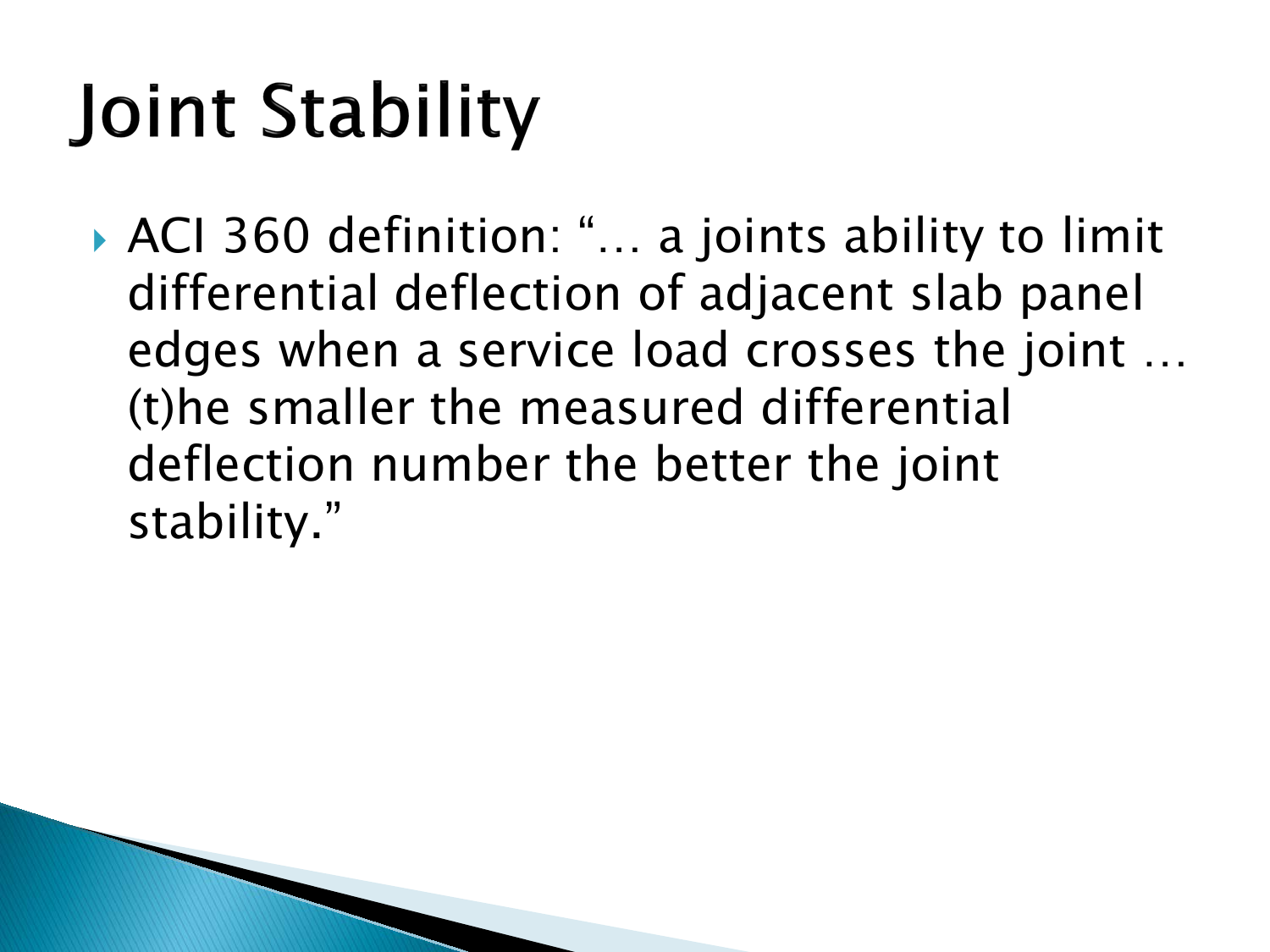## **Joint Stability**

- ACI 360.R-10):
	- < 0.010 in. (small, hard-wheeled lift truck traffic)
	- < 0.020 in. (larger, cushioned rubber wheels)
- What is appropriate for road pavements?
- ▶ Should the criterion vary with functional applications (e.g., streets vs highways)?
- Should the criterion vary with foundation design and environmental conditions (e.g., stabilized vs unbound base, and wet vs dry climate)?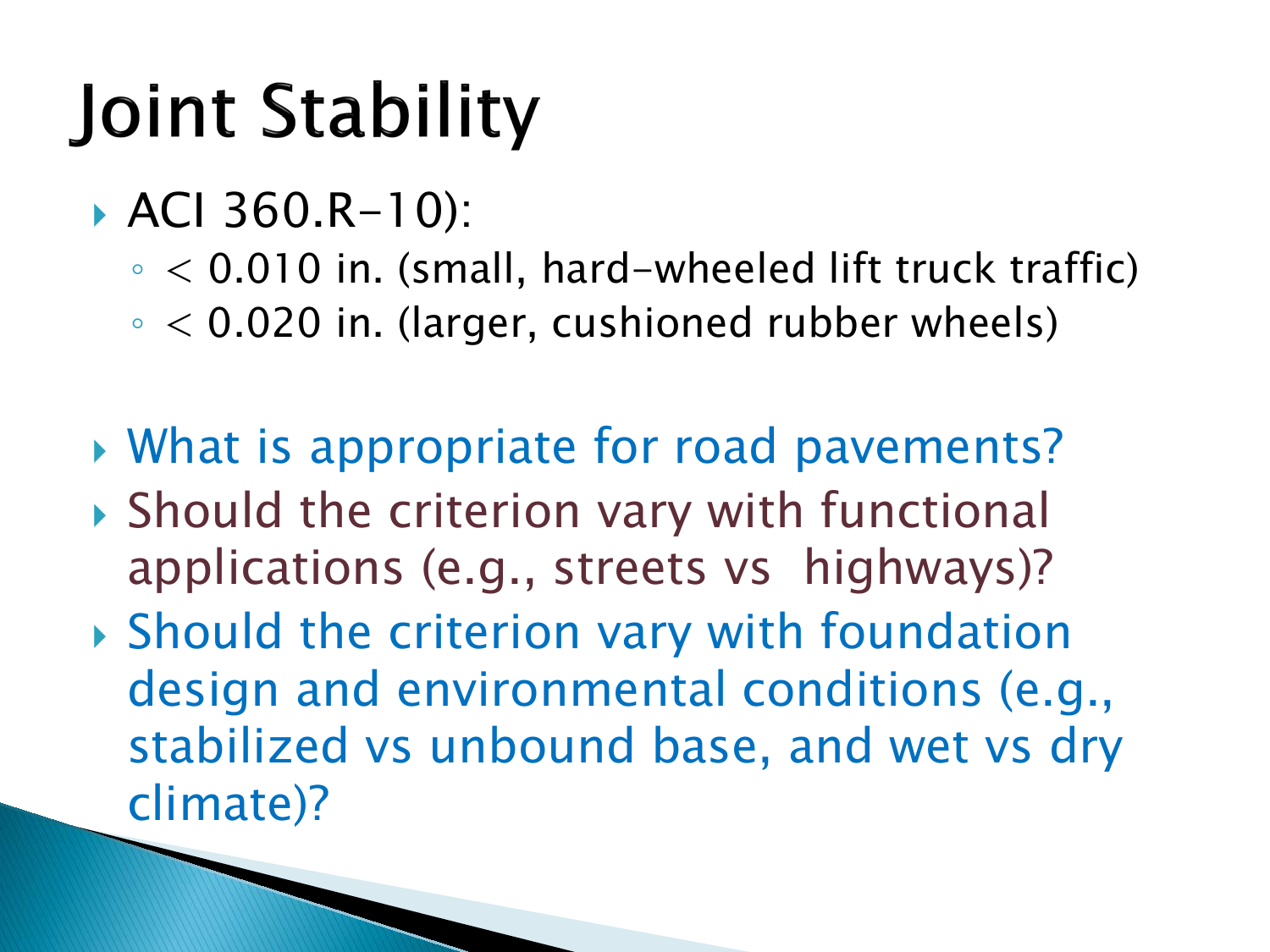### **Using Bearing Stress to Assess Dowel Equivalence Analytically**

| <b>Dowel Type</b> | <b>Diameter</b><br>(in) | <b>Dowel Modulus, E</b><br>(psi) | <b>Applied Shear Force</b><br>(lb) | <b>Dowel</b><br><b>Deflection</b><br>at Joint<br>Face (in) | <b>Bearing</b><br>Stress (psi) |
|-------------------|-------------------------|----------------------------------|------------------------------------|------------------------------------------------------------|--------------------------------|
| <b>Metallic</b>   | 1.5                     | 29,000,000                       | 1940 (12" spacing)                 | 0.0009                                                     | 1421.4                         |
| <b>FRP</b>        | 1.5                     | 5,600,000                        | 1940 (12" spacing)                 | 0.0015                                                     | 2185.8                         |
| <b>FRP</b>        | 1.92                    | 5,600,000                        | 1940 (12" spacing)                 | 0.0009                                                     | 1405.5                         |
| <b>FRP</b>        | 1.5                     | 5,600,000                        | 1260 (8" spacing)                  | 0.0009                                                     | 1419.7                         |

Other influencing factors: slab stiffness, foundation stiffness, joint width, etc., so it is really a system measure …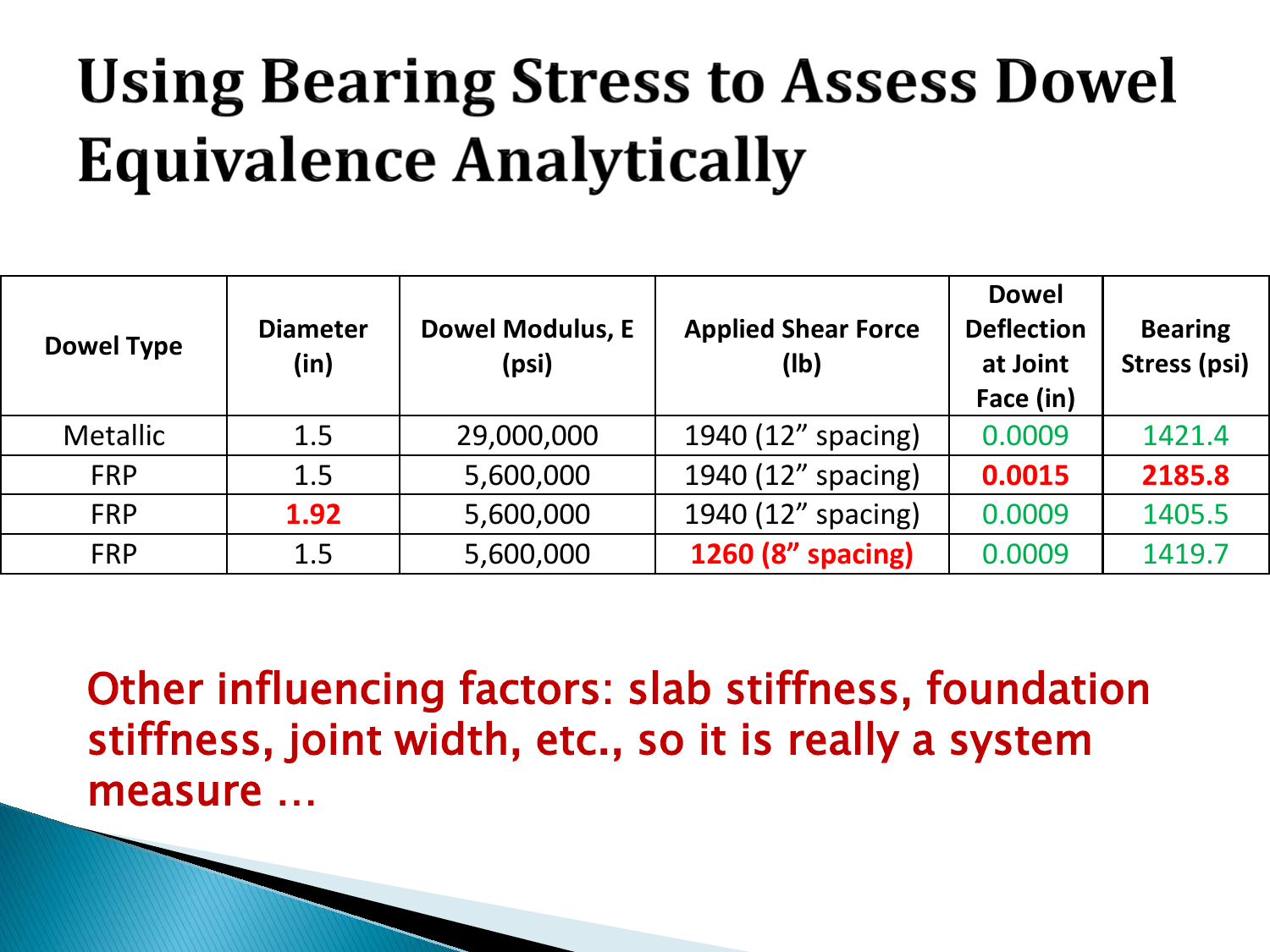## **Corrosion Resistance Testing**

- Different factors for various systems
	- Coatings: Impact and abrasion resistance
	- Cladding: Uniformity, thickness
	- Barriers: Durability, permeability, alkali stability
- ▶ Evaluation of corrosion protection
	- Simulation of pavement environment (UC-Davis test)
	- Harsh tests salt spray, immersion of damaged specimens
		- Corrosion of steel vs cathodic protection
		- Measurement of ion concentrations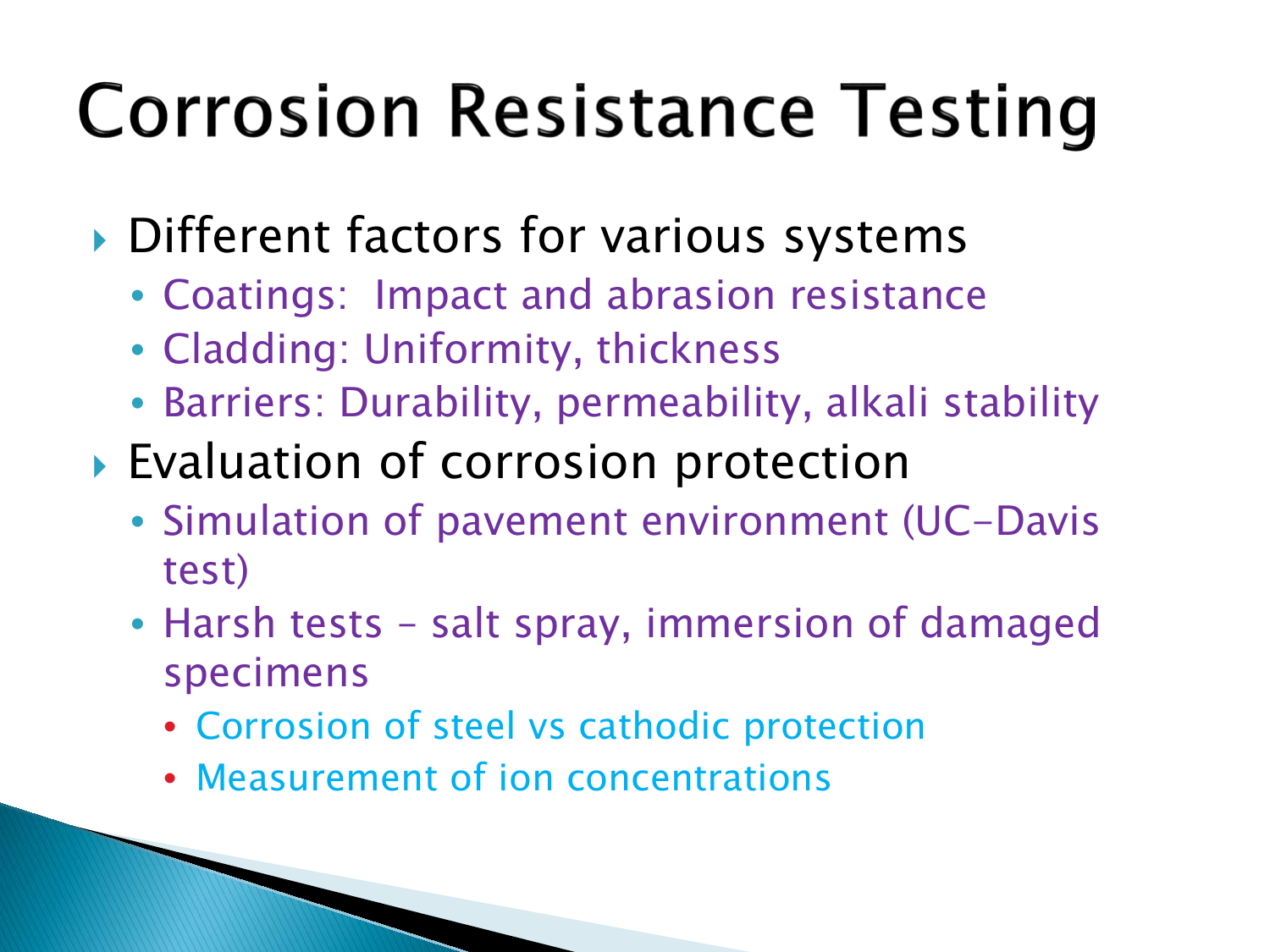### **Dowel Bar Task Force 2.0**

(formed Spring 2014, Jacksonville, FL NCC Meeting)

Tom Burnham, Minnesota DOT – Co-Chair Bouzid Choubane, Florida DOT Andy Gaines, Dayton Superior Clint Hoops, Idaho DOT Maria Masten, Minnesota DOT David McDonald, CRSI – EPRIG Kevin McMullen, Wisconsin Concrete Pavement Association Rick Meininger, FHWA Dan Miller, Ohio DOT Jim Olson, Composite Rebar Technology Chris Schenk, Jarden Zinc Products Mark Snyder, Engineering Consultant – Co-Chair Steve Tritsch, JC Supply Tom Yu, FHWA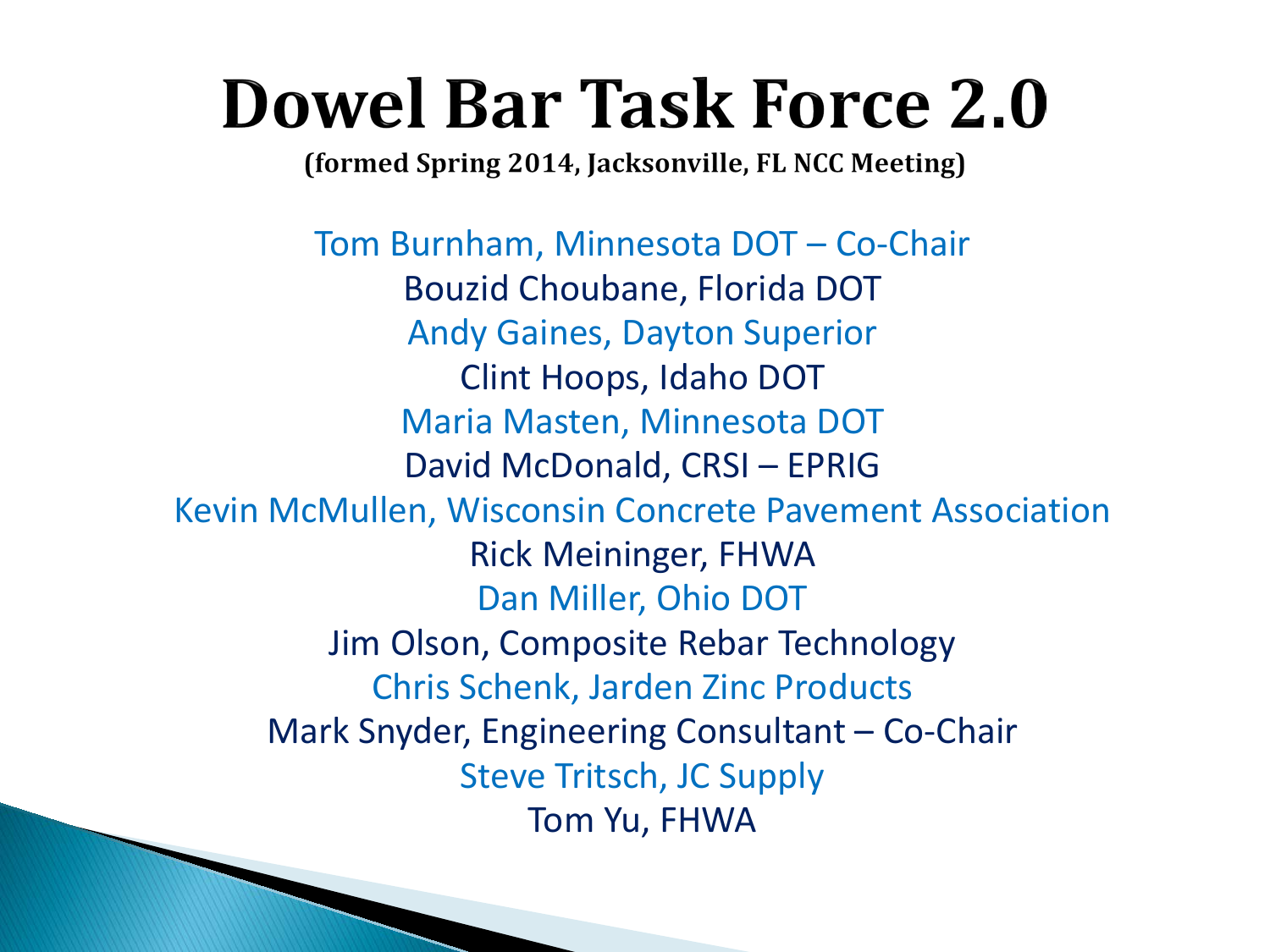### **Initial Task Force Goals:**

- Examine current standards (AASHTO M254 and T253) and comment on the current industry- proposed changes to the AASHTO standards.
- $\triangleright$  Identify, evaluate and recommend methods for assessing the relative corrosionresistance and structural behaviors of dowels with various coatings, materials and shapes.
	- Primary structural test should be something other than accelerated load frame testing (e.g., Minne-ALF).
	- Modified T 253 (e.g., Porter/CPTech, 2006)?.

*Target Completion: April 2015 NCC Meeting*